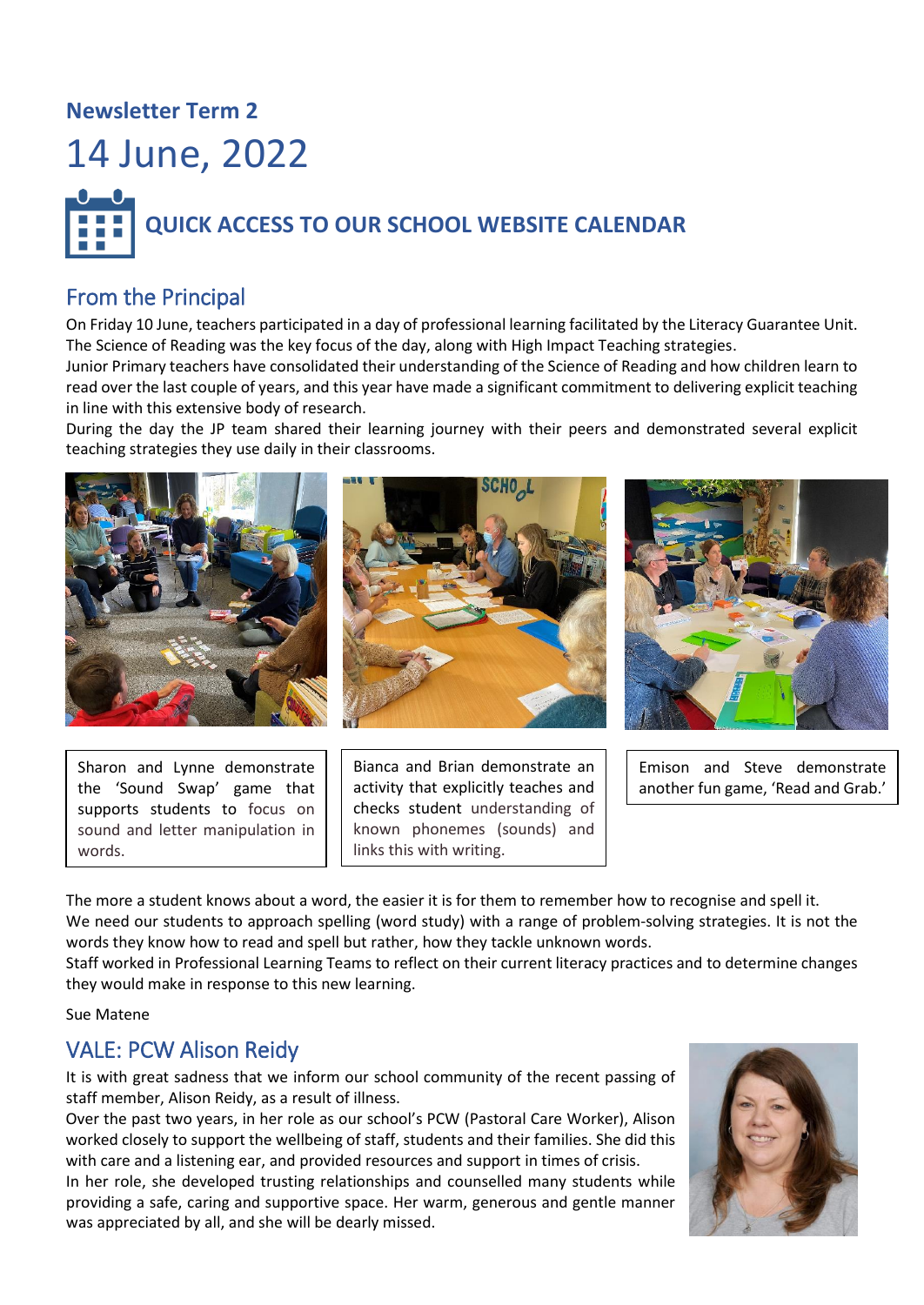We extend our deepest condolences to Alison's family and let them know we are thinking of them at this difficult time.

Ruth Cameron Wellbeing Coordinator

#### Community planting day

This Thursday 16 June will be Seacliff Primary's community planting day. Please send your child with a trowel and gardening gloves, if they have them.

## Anti-racism workshops – 'Like you, like me'

This Wednesday, all Reception to Year 3 students will attend an anti-racism workshop entitled 'Like Me, Like You', to be presented by Act Now Theatre and Reconciliation SA in our school library. (Free).

Please provide consent on QKR!

#### Looking for Fundraising Committee volunteers

The Ark was built by volunteers. The Titanic by professionals. Volunteers get stuff done. The fundraising committee is after a few Ark minded individuals. We're looking for people who want to raise funds for the school, make the physical environment of the school even better and help others have fun while we're doing

it. If you'd like to help, can get stuff done and want to make a difference then please contact Seacliff Primary School [dl.0913.info@schools.sa.edu.au](mailto:dl.0913.info@schools.sa.edu.au) to discuss how you can help and it will be forwarded onto our Fundraising Committee.

## Save the date movie fundraiser – Tuesday 5 July

The fundraising committee have organised a movie night for parents and staff. This event is an wonderful opportunity to get everyone together and enjoy a great movie. More information about how to purchase tickets will be available shortly.

Date: Tuesday 5 July Arrive: 6pm for 7pm movie (organ comes on a 6:45pm) Where: Capri Theatre Movie: Elvis Ticket price: \$20 includes glass of wine

#### Canteen special Week 9

Week 9, Thursday 30 June is Sausage Sizzle Day in the undercroft. Look out for ordering via QKR! Coming soon.

#### SAPSASA footy carnival

From 25 May to 27 May, Oscar and I attended the SAPSASA Footy carnival in West Beach and represented the South West district.

To be selected, we initially had to go to 2 try outs. At the first try out, there were roughly just over 45 kids from different schools which was narrowed down to 36 kids. After the  $2^{nd}$  try out, Oscar and I made the

final team of 16. We had just the one training session before the 3-day carnival.

We had to arrive at the ground by 9:20am as our first game was at

10:20. All teams played 9 games in total (3 games a day). Before each game, our coach Tim Weatherald gave us positions with 12 on field and 4 off. During the carnival, Oscar scored 5 goals and I scored 1 goal. Our team won 8 games and tied equal first with East Adelaide.

I really enjoyed playing football with and against some of the best players in the state. By Luca





SEACLIFF Primary School | www.seacliff.sa.edu.au